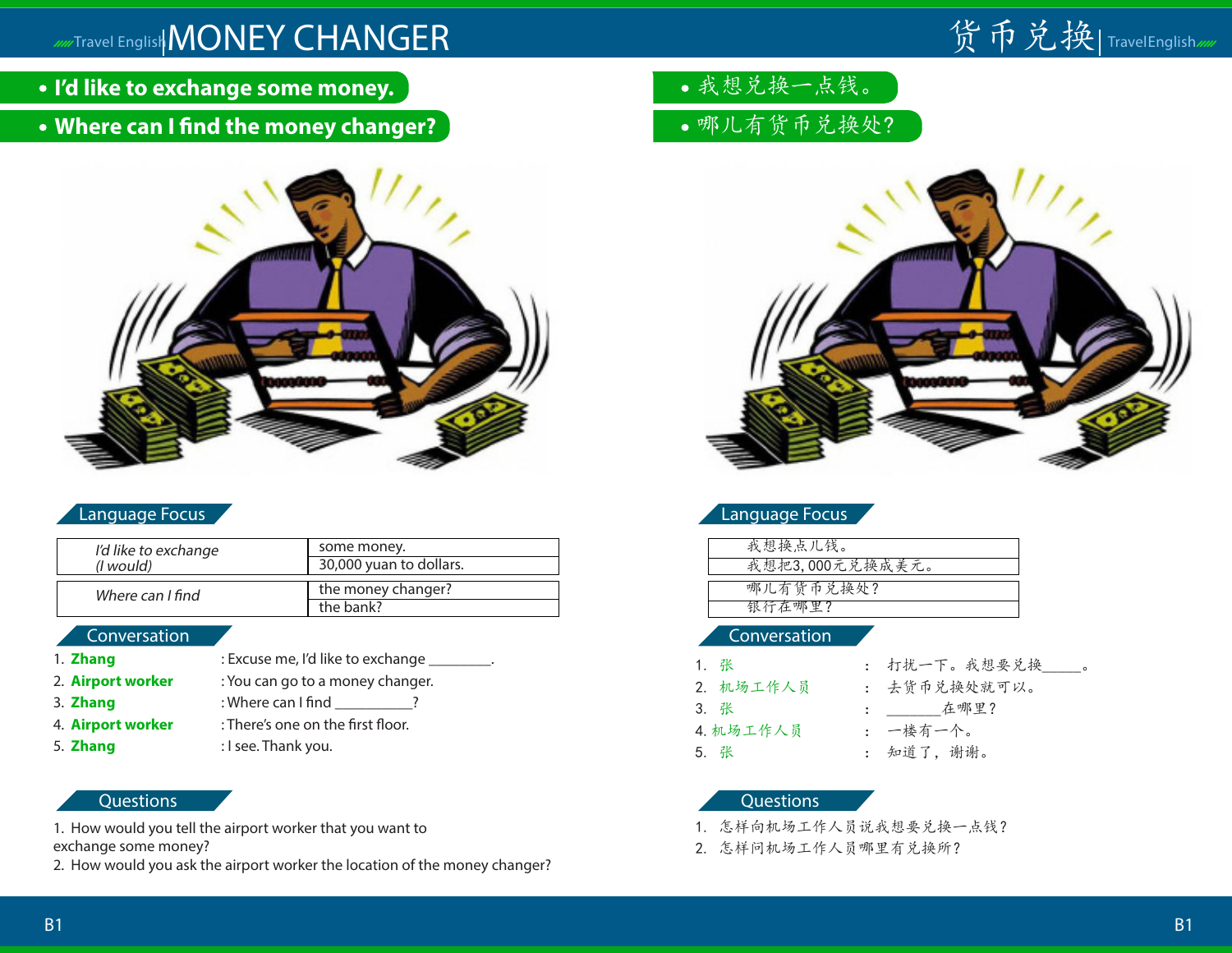## Travel English MONEY CHANGER

**What's the exchange rate from Yuan to US dollar?**

### **In small bills, please.**



|        | the exchange rate | for Yuan? |
|--------|-------------------|-----------|
| What's | today's rate      |           |
|        |                   |           |
|        | small bills       | please.   |
| In     | new bills         |           |

| 1. Zhang         | : What's the exchange rate from ________ to _______?                          | 1. 张      |                      |
|------------------|-------------------------------------------------------------------------------|-----------|----------------------|
| 2. Teller        | : It's 1 dollar for every 6.5 Yuan. How much would you<br>like to change?     | 2. 出纳员    | $\cdot$ :            |
| 3. Zhang         | : 3,000 Yuan. How much will I get for that?                                   | 3. 张      | $\ddot{\phantom{a}}$ |
| 4. Teller        | : Just a minute, please. That comes to 462 dollars.                           | 4. 出纳员    | $\mathbb{R}^2$       |
| 5. Zhang         | : I see. I'd like to exchange 3,000 Yuan to dollars, then.<br>In bills please | 5. 张      | $\mathcal{L}$        |
| 6. Teller        | : Okay.                                                                       | 6. 出纳员    | $\cdot$ :            |
| <b>Questions</b> |                                                                               | Questions |                      |

1. How would you ask a teller the exchange rate for Yuan?

2. How would you tell the teller that you want small bills?

- 人民币兑美元的汇率是多少?
- 请换成小面额的零钱。



货币兑换|TravelEnglish

Language Focus **Language Focus** 

| 人民币的汇率是多少?   |
|--------------|
| 人民币今天的汇率是多少? |
|              |
| 请换成小面额纸币。    |
| 请换成新的纸币。     |
|              |

#### Conversation Conversation Conversation

| 1. 张   | : 今天_____和_____的汇率是多少?     |
|--------|----------------------------|
| 2. 出纳员 | : 1美元对6.5元。你要兑换多少?         |
| 3. 张   | : 3000元。那是多少?              |
| 4. 出纳员 | : 请等一下。是462美元。             |
| 5. 张   | : 知道了,我要兑换3000元。请换成<br>纸币。 |
| 6. 出纳员 | : 0K.                      |

- 1. 怎样问出纳员人民币的汇率?
- 2. 怎样向出纳员说要小额纸币?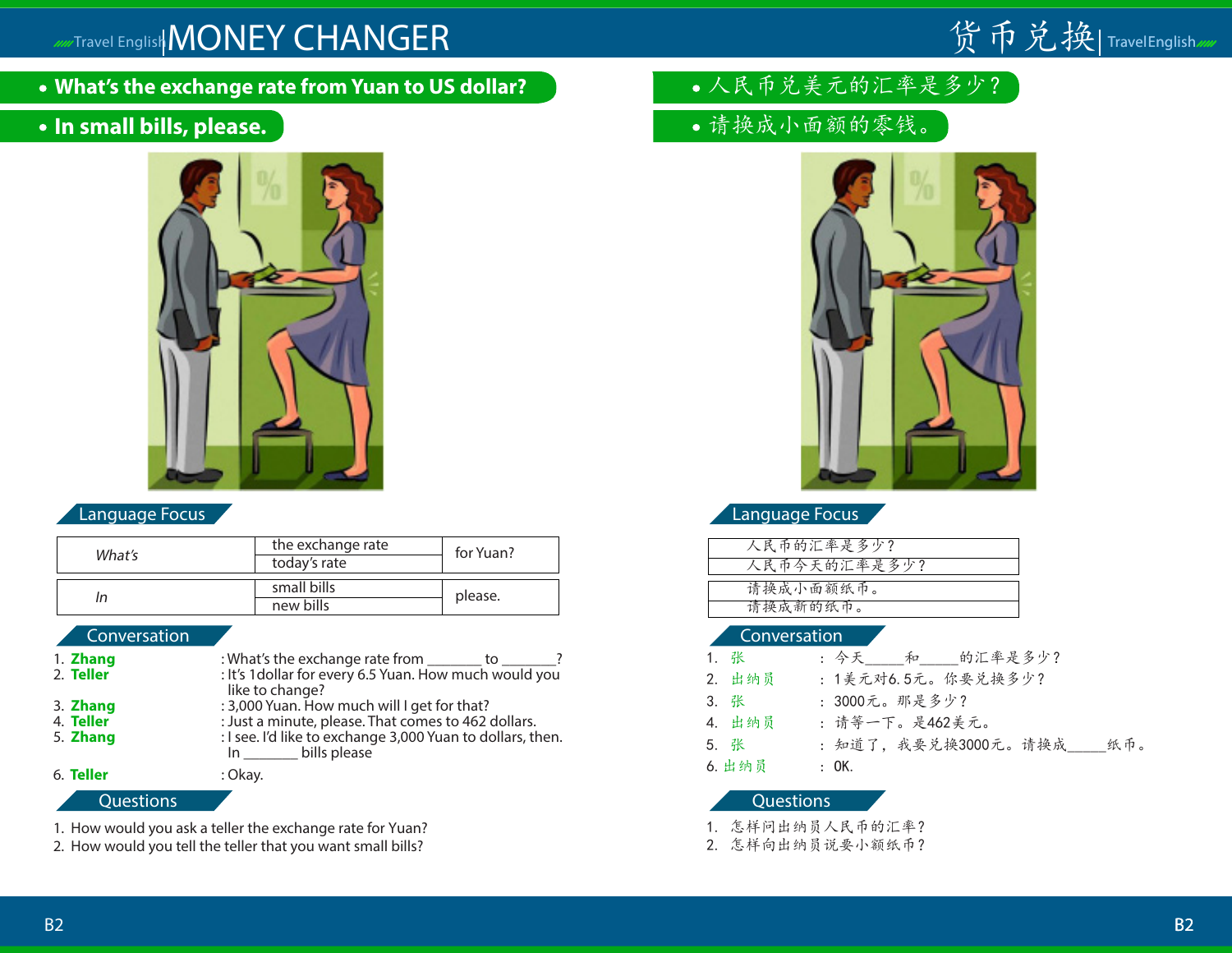## **ADDET CRANSPORTATION**



**Where can I get a transportation map?**

### **Can I get a city map?**



| Where can I get | a transportation map?<br>the tour pamphlet?      |
|-----------------|--------------------------------------------------|
| Can I get       | a city map?<br>some information on local sights? |

#### Conversation Conversation Conversation

- 1. **Zhang** : Where can I get a \_\_\_\_\_\_\_\_\_\_ map? 2. **Airport worker** : You can get it at the airport information office. 3. **Zhang** : Can I get a \_\_\_\_\_\_\_\_\_\_ there? 4. **Airport worker** : Sure. They have all the information you need for your city tour. 5. **Zhang** : Thanks for your help.
- 

1. How would you ask the airport worker where you can get a transportation map?

2. How would you ask the aiport worker if you can get a city map?

- 哪儿有交通线路图?
- 能给我一份城市地图吗?



### Language Focus Language Focus

| 哪儿有交通线路图?         |
|-------------------|
| 哪儿有观光手册?          |
|                   |
| 能给我一份城市地图吗?       |
| 能告诉我一些关于本地景区的信息吗? |
|                   |

- 1. 张 : 哪儿有 图? 2. 机场工作人员 : 机场的询问处。 3. 张 : 有 吗? 5. 张 : 谢谢。
	-
	-
	-
- 4. 机场工作人员 : 那里有你要的城市观光的所有信息。
	-
	-

#### Questions Questions

- 1. 怎样问机场工作人员哪儿有交通线路图?
- 2. 怎样问机场工作人员哪儿有城市地图?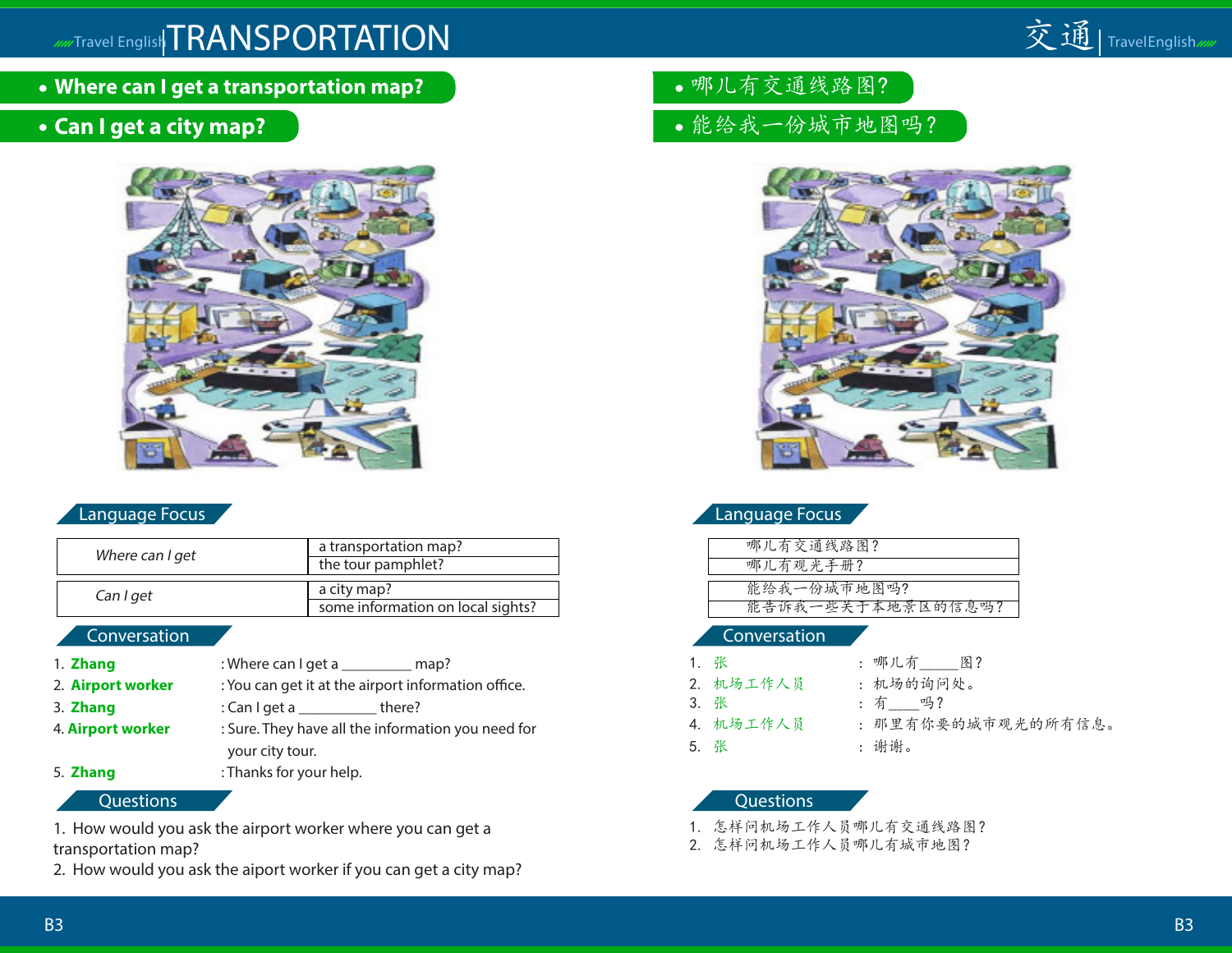# Travel English TRANSPORTATION 交通 | TravelEnglish



**Does this bus go to downtown?**

### **How do I buy a bus ticket?**



#### Language Focus

| Does this bus go | to downtown?<br>to the cathedral?   |
|------------------|-------------------------------------|
| How do I buy     | a bus ticket?<br>a transfer ticket? |

#### Conversation

- 1. **Zhang** : Does this bus go to \_\_\_\_\_\_\_\_\_\_\_? 2. **Terminal staff** : Yes, it does.
- 
- 
- 
- 3. **Zhang** : How do I buy a \_\_\_\_\_\_\_\_\_\_ ticket? 4. **Terminal staff** : You can buy a ticket in the news stand in front of the bus stop.
- 5. **Zhang** : Thank you for your help.

#### **Questions**

- 1. How would you ask a terminal staff if the bus goes to downtown?
- 2. How would you ask a terminal staff how to buy a bus ticket?
- 这辆车去市中心吗?
- 怎么买车票?



### Language Focus

| 这辆车去市中心吗?  |
|------------|
| 这辆车去大教堂吗?  |
|            |
| 怎么买车票?     |
| 哪里可以买换乘车票? |
|            |

#### Conversation

- 1. 张 : 这辆车去\_\_\_\_\_\_\_?<br>2. 车站工作人员 : 是, 去的。 2. 车站工作人员 3. 张 : 我怎样买去\_\_\_\_\_\_\_的车票? 5. 张 : 谢谢!
	- - -
	- 你可以在车站前的报刊亭那边买票。
	-

- 1. 怎么问车站工作人员这辆车是否去市中心?
- 2. 怎么问车站工作人员怎样买车票?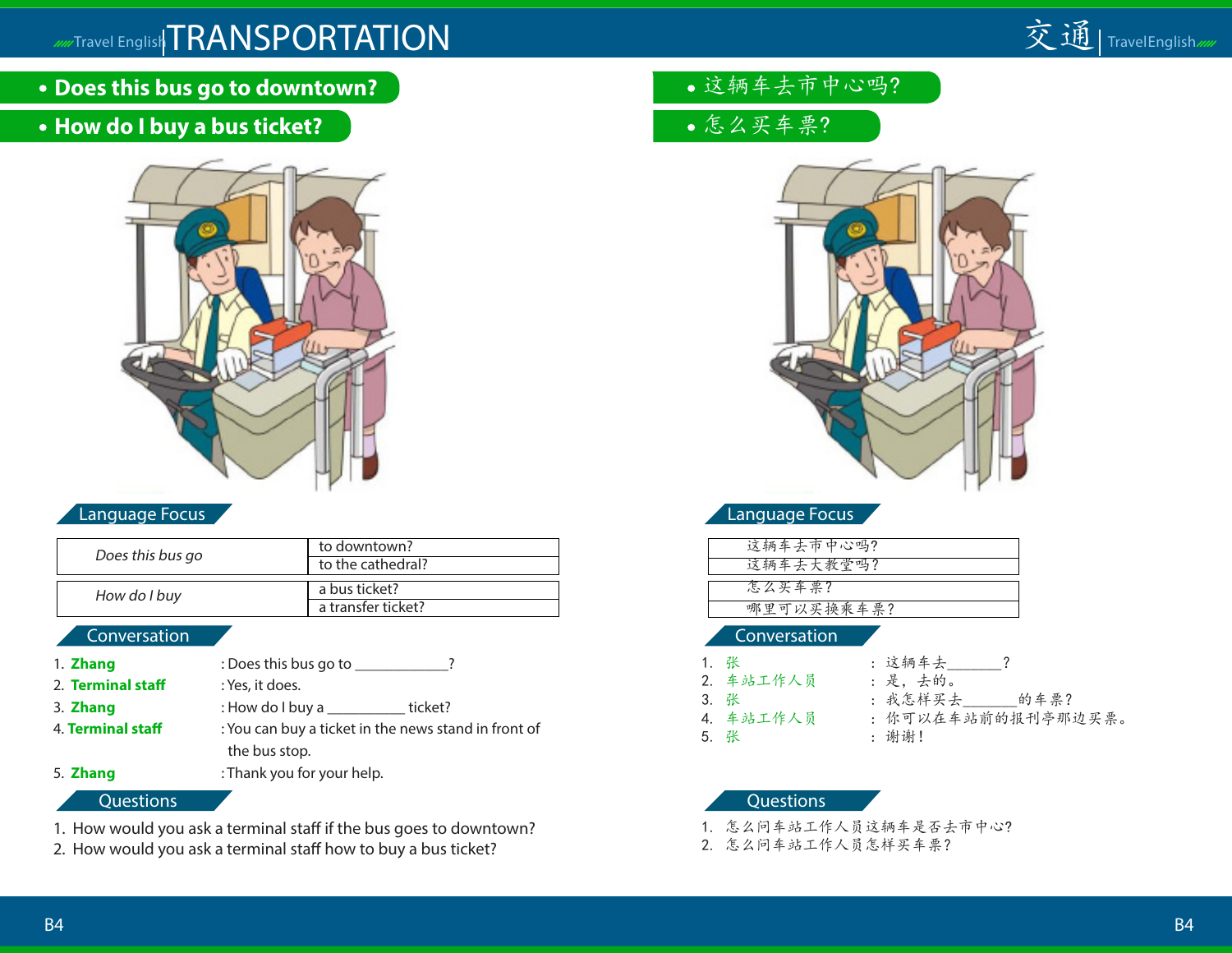# Travel English TRANSPORTATION 交通 | TravelEnglish



- **Where can I find the taxi stand?**
- **How much is the fare to the rail road station?**



### Language Focus

| Where can I find     | the taxi stand?<br>the QQ hotel?                       |
|----------------------|--------------------------------------------------------|
| How much is the fare | to the rail road station?<br>to the convention centre? |

#### Conversation

| : Excuse me! Where can I find the        |
|------------------------------------------|
| : Across the terminal.                   |
| : How much is the fare to the            |
| : About \$30. It depends on the traffic. |
| : Thank you for the information.         |
| : No problem.                            |
|                                          |

#### **Questions**

1. How would you ask a terminal staff where you can find the taxi stand?

2. How would you ask the terminal staff how much the fare to the rail road station is?

- 哪里是出租车搭乘点?
- 到火车站多少钱?



### Language Focus

| 哪里是出租车搭乘点? |
|------------|
| QQ酒店在哪里?   |
|            |
| 到火车站多少钱?   |
| 到会议中心多少钱?  |
|            |

#### Conversation

| 1. 张      | : 打扰一下! 请问<br>在哪里? |
|-----------|--------------------|
| 2. 车站工作人员 | : 穿过车站就是。          |
| 3. 张      | : 到 多少钱?           |
| 4. 车站工作人员 | : 大概30美元, 要看交通情况   |
| 5. 张      | : 谢谢你告诉我。          |
| 6. 车站工作人员 | : 不客气。             |

- 1. 怎样问车站工作人员出租车搭乘点在哪里?
- 2. 怎样问车站工作人员到火车站多少钱?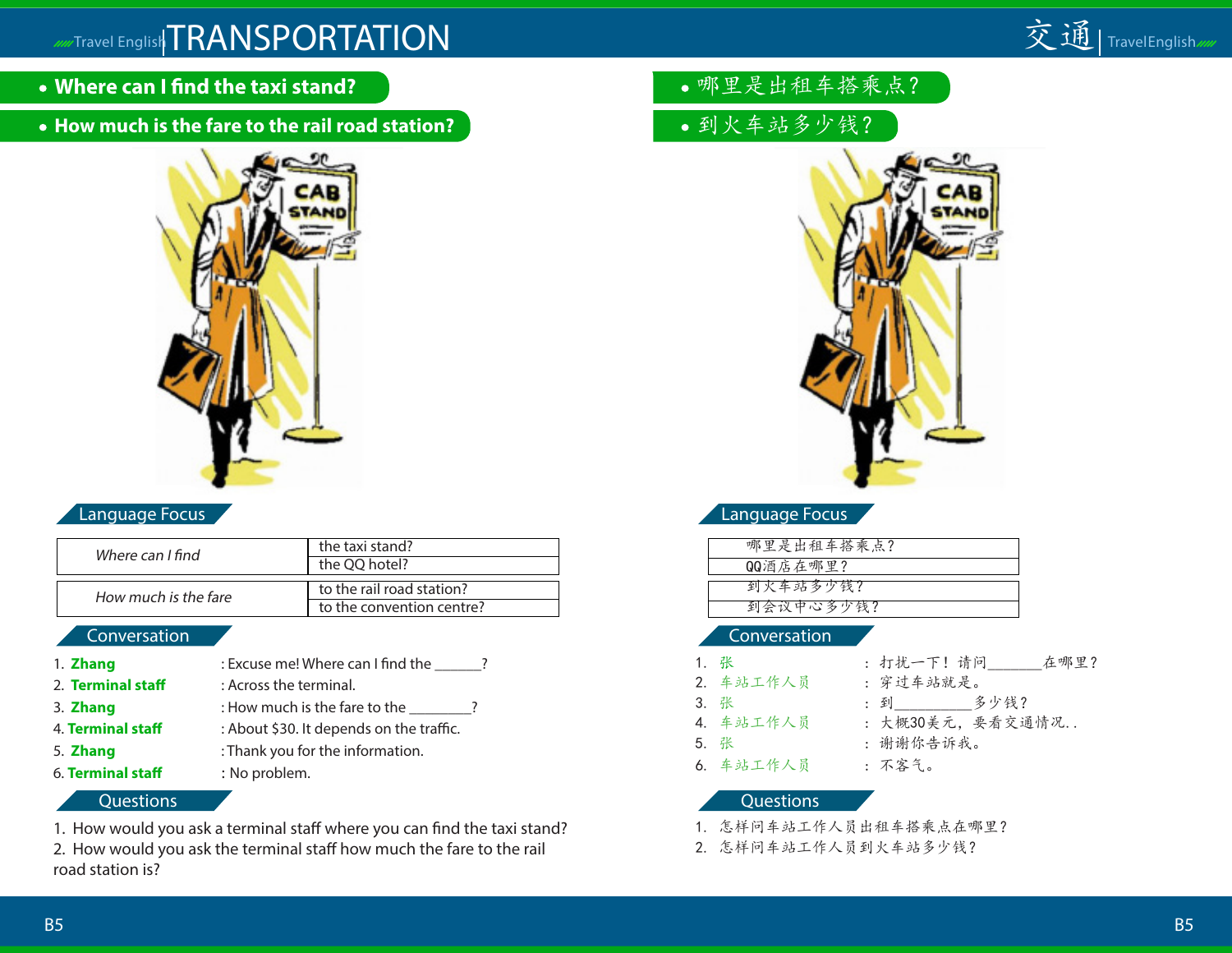- **Could you hurry to the rail road station?**
- **Turn right at the next corner, please.**



#### Language Focus

| Could you hurry   | to the rail road station? |
|-------------------|---------------------------|
|                   | to the QQ hotel?          |
|                   |                           |
| Turn right at the | next corner.              |
|                   | main street.              |

#### Conversation

- 1. **Zhang** : Could you hurry to the \_\_\_\_\_\_\_\_\_\_\_\_? 2. **Taxi Driver** : Which way do you want to take? 3. **Zhang** : Turn right at the \_\_\_\_\_\_\_\_\_. And use the highway. (At the station) 4. **Zhang** : Could you stop at the main entrance?<br>
5. **Taxi Driver** : Okay, I'll go straight a little further. : Okay, I'll go straight a little further.
- 6. **Zhang** : Thank you.

#### **Questions**

1. How would you ask a taxi driver if he could hurry to the rail road station?

2. How would you ask a taxi driver to turn right at the next corner?

- 可以快点去火车站吗?
- 请在下一个拐角右转。



#### Language Focus

| 可以快点去火车站吗?  |  |
|-------------|--|
| 可以快点去00酒店吗? |  |
|             |  |
| 请在下一个拐角右转。  |  |
| 在主路右转。      |  |
|             |  |

#### Conversation

|           | 1. 张 |  | : 可以快点去 ?            |  |
|-----------|------|--|----------------------|--|
|           |      |  | 2. 出租车司机: 你想走哪条路?    |  |
|           | 3. 张 |  | : 在 右转。然后上高速公路。      |  |
|           |      |  | (在车站)。               |  |
|           | 4. 张 |  | : 你能在大门口停车吗?         |  |
|           |      |  | 5. 出租车司机:好. 我再往前开一点。 |  |
|           | 6. 张 |  | : 谢谢。                |  |
| Questions |      |  |                      |  |
|           |      |  | 1. 怎样跟出租车司机说快一点去火车站? |  |

2. 怎样跟出租车司机说在下一个拐角右转?

交通 | Travel En- mm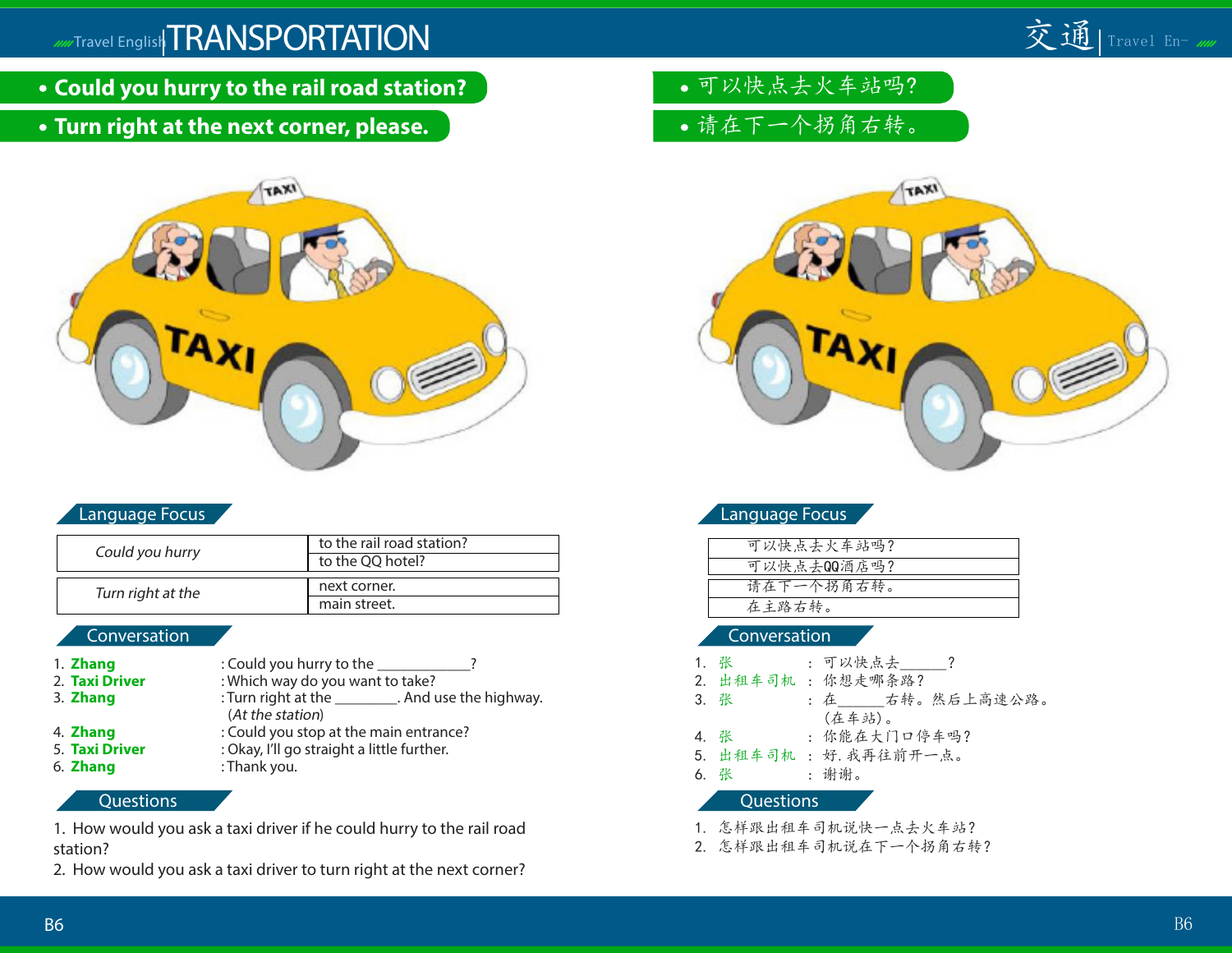

- **The fare is different from the meter.**
- **Please, keep the change.**



### Language Focus

| The fare is  | different from the meter. |
|--------------|---------------------------|
|              | higher than the meter.    |
| Please,      | keep the change.          |
|              | use the meter.            |
| Conversation |                           |

| 1. Zhang                          | : How much is my fare?                                                                     |             |
|-----------------------------------|--------------------------------------------------------------------------------------------|-------------|
| 2. Taxi Driver                    | : It's 36 dollars.                                                                         |             |
| 3. Zhang<br>4. <b>Taxi Driver</b> | : How come? The fare is ______<br>: There is an additional fee because we used the highway | the meter.  |
| 5. Zhang<br>6. Taxi Driver        | : Okay, here you are. Please<br>: Thank you.                                               | the change. |

#### **Questions**

- 1. How would you tell a taxi driver that the fare is different from the meter?
- 2. How would you tell a taxi driver that you want him to keep the change?
- 价格和计价器上的不一样。
- 不用找了。



Language Focus

| 价格和计价器上的不同。 |  |
|-------------|--|
| 这个价格比计价器的高。 |  |
| 零钱不用找了。     |  |
| 请用计价器。      |  |

#### Conversation

| 1. 张            | : 多少钱?                    |
|-----------------|---------------------------|
| 2. 出租车司机: 36美元。 |                           |
| 3. 张            | : 为什么?这个价格比计价器   。        |
|                 | 4. 出租车司机: 这个价格包括了高速公路的费用。 |
|                 | 5. 张:好. 给你钱。______。       |
| 6. 出租车司机:谢谢。    |                           |
|                 |                           |

- 1. 怎样跟出租车司机说价格和计价器的不一样?
- 2. 怎样跟出租车司机说不用找了?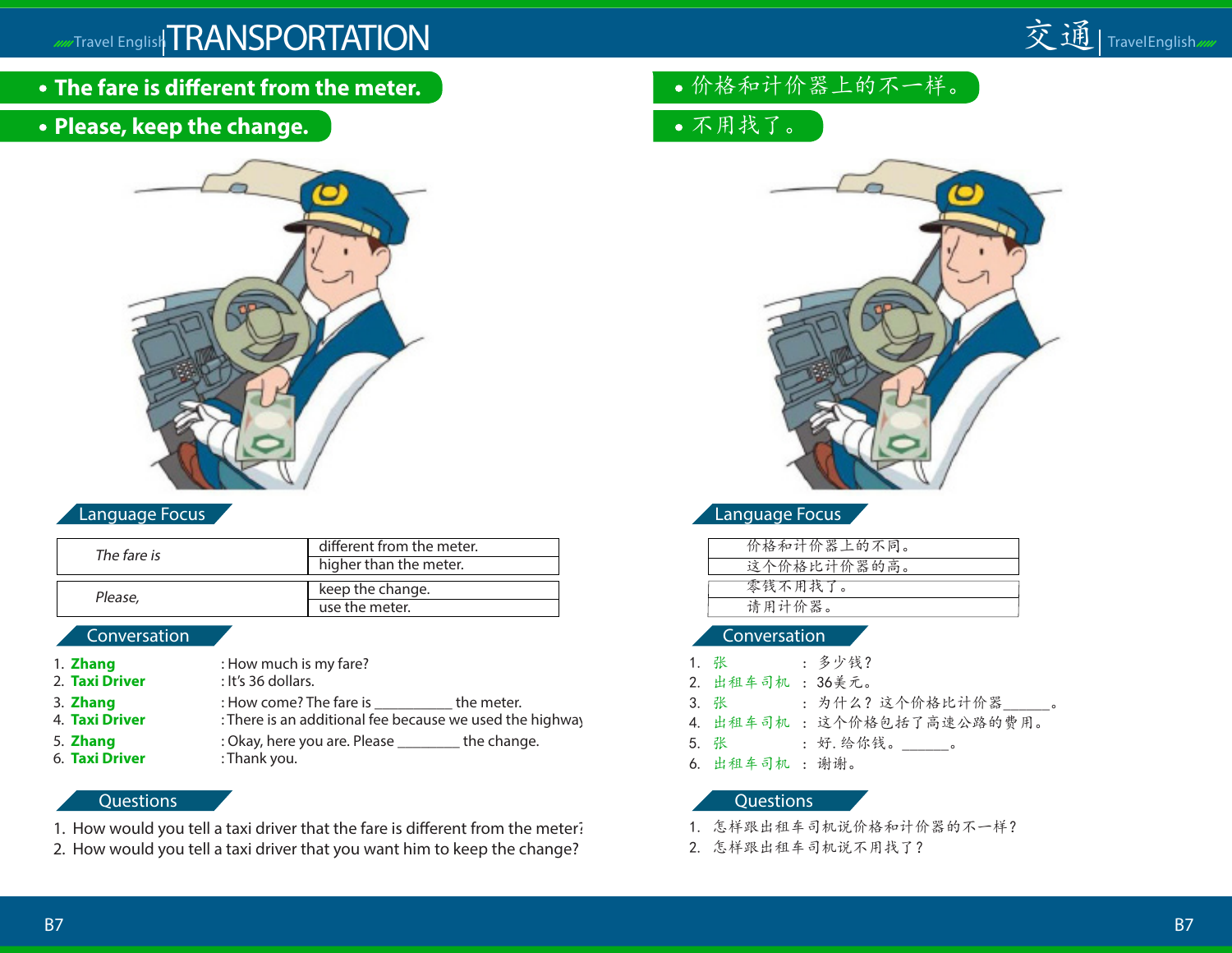

**How long will it take to get to Central Park?**



#### Language Focus

| Could you tell me               | what time we can get to Central Park?<br>what time the train leaves? |
|---------------------------------|----------------------------------------------------------------------|
| How long will it take to get to | Central Park?                                                        |
|                                 | OO Hotel?                                                            |

#### Conversation

1. **Zhang** : Could you tell me what time we can get to

 $\overline{\phantom{a} \phantom{a} \phantom{a} \phantom{a} \phantom{a} \phantom{a} \phantom{a} \phantom{a} }}$ 

- 2. **Ticket agent** : You'll get there at around 2pm.
- 3. **Zhang** : How long will it take to get to \_\_\_\_\_\_\_\_\_\_?
- 4. **Ticket agent** : It takes about 1hour to get there.
- 5. **Zhang** : Thank you.

#### Questions

1. How would you ask a ticket agent what time you can get to Central Park?

2. How would you ask a ticket agent how long it will take to get to Central Park?

- 请问什么时候可以到中央公园?
- 到中央公园要多久?



交通 | TravelEnglish<sub>///</sub>

#### Language Focus

| 请问什么时候可以到中央公园? |  |
|----------------|--|
| 请问火车什么时候出发?    |  |
| 到中央公园要多久?      |  |
|                |  |
| 到00酒店要多久?      |  |
|                |  |

#### Conversation

| 1. 张   | : 请问什么时候可以到        |
|--------|--------------------|
| 2. 售票员 | : 大概下午2点可以到。       |
| 3. 张   | : 到________需要多长时间? |
| 4. 售票员 | : 大概1个小时。          |
| 5. 张   | : 谢谢。              |

- 1. 怎样问售票员什么时候可以到中央公园?
- 2. 怎样问售票员到中央公园要多久?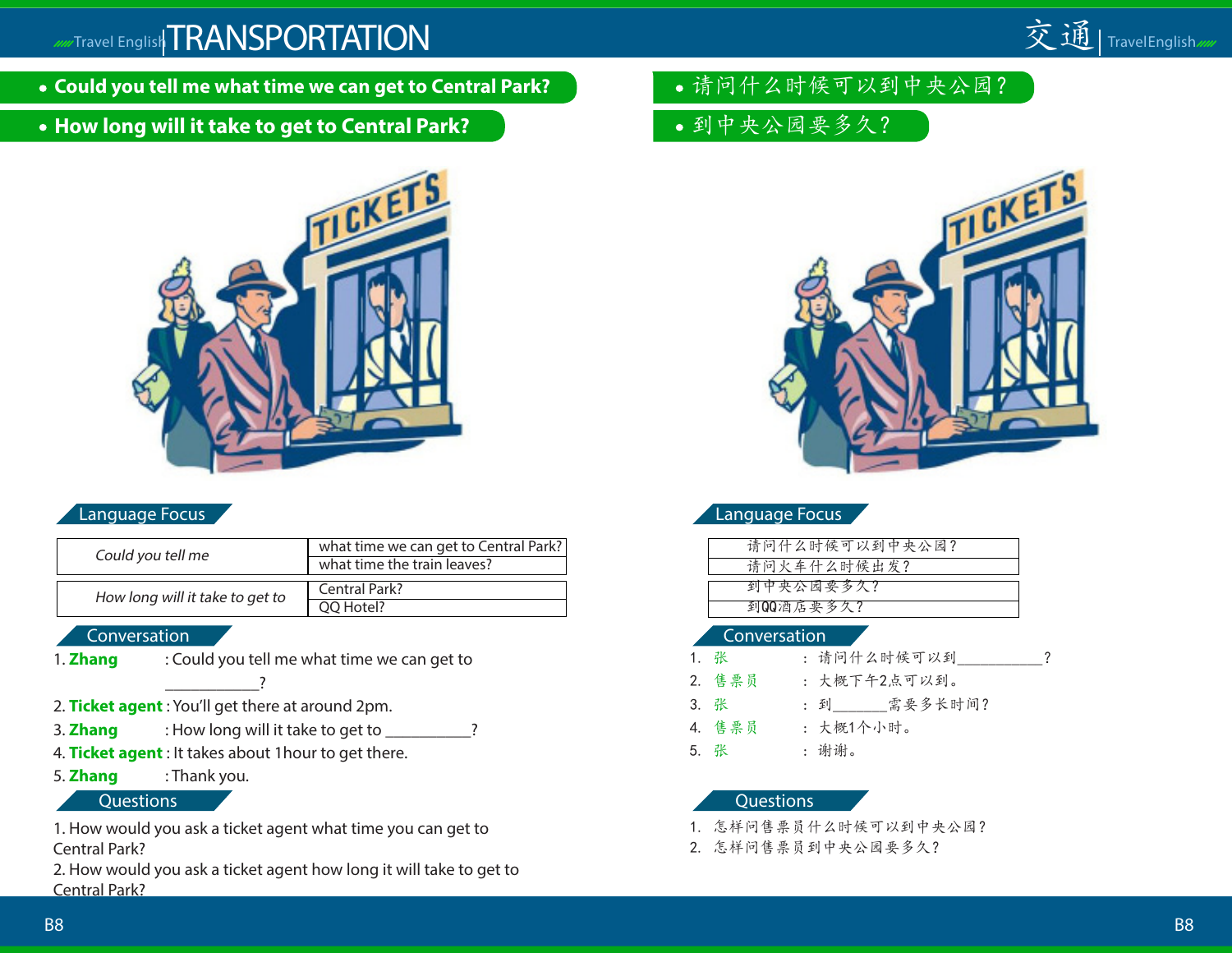### **ADDET CRANSPORTATION**

- **I'd like to reserve a seat on the express train, please.**
- **Can I have a round-trip ticket to Central Park, please?**



### Language Focus

| I'd like to reserve | a seat on the Express Train, please.         |
|---------------------|----------------------------------------------|
| (I would)           | on a local train, please.                    |
|                     | a round-trip ticket to Central Park, please? |
| Can I have          | a one-way ticket to Los Angeles, please?     |

#### Conversation

| 1. Zhang        | : Excuse me, I'd like to reserve a seat on the<br>, please. |
|-----------------|-------------------------------------------------------------|
| 2. Ticket Agent | : Is it a round-trip ticket or a one-way ticket?            |
| 3. Zhang        | : Can I have a _________ticket to Central Park, please?     |
| 4. Ticket Agent | : No problem. What time would you like?                     |
| 5. Zhang        | : I'd like a ticket for the next train.                     |
| 6. Ticket Agent | : Okay, I'll reserve one for you.                           |
| 7. Zhang        | : Thank you.                                                |

### **Questions**

- 1. How would you tell a ticket agent that you would like to reserve in the Express Train?
- 2. How would you ask a ticket agent if you can have a round-trip ticket to Central Park?
- 我要预订一张特快列车的车票。
- 我要一张中央公园的往返票。



交通 | TravelEnglish

### Language Focus

| 我要预订一张特快列车的车票。 |
|----------------|
| 我想预订一张普通列车的车票。 |
| 我要一张中央公园的往返票。  |
|                |
| 我要一张去洛杉矶的单程票。  |
|                |

#### Conversation

| 1. 张 |                  | :打扰一下,我想预订一张     |
|------|------------------|------------------|
|      | 2. 售票员           | : 往返票还是单程票?      |
| 3. 张 |                  | : 请给我一张去中央公园的 票? |
|      | 4. 售票员           | : 没问题, 几点的?      |
| 5. 张 |                  | : 请给我下一班列车的。     |
|      | 6. 售票员           | : OK。我帮你预订一张。    |
| 7. 张 |                  | : 谢谢。            |
|      | <b>Questions</b> |                  |

- 1. 怎样向售票员预订一张特快列车的车票?
- 2. 怎样向售票员预订一张中央公园的往返票?